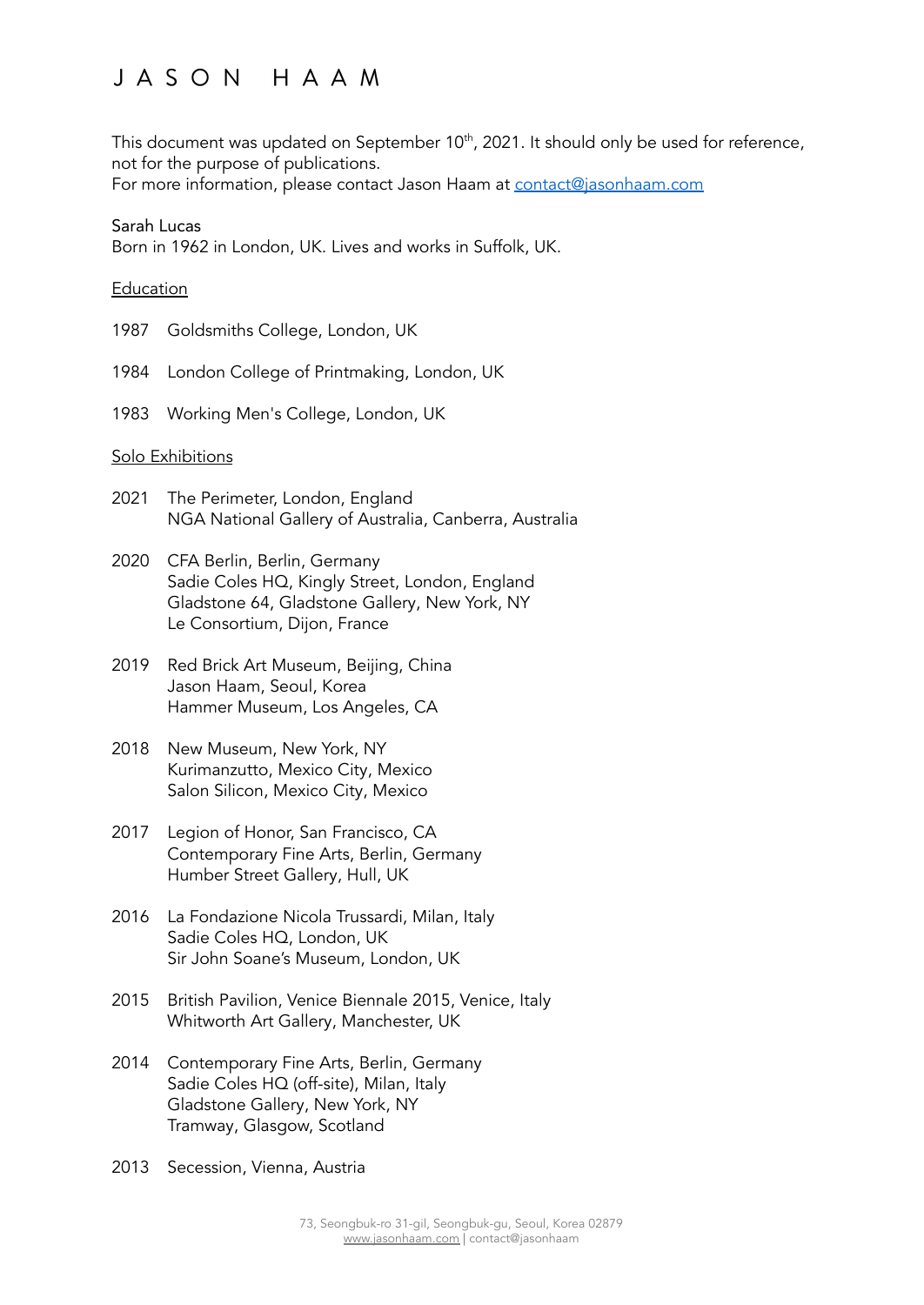Whitechapel Gallery, London, UK Contemporary Fine Arts, Berlin, Germany Sadie Coles, London, UK

- 2012 Sadie Coles, London, UK Sadie Coles, London, UK Home Alone Gallery, New York, NY Sadie Coles, London, UK Henry Moore Institute, Leeds, UK Sadie Coles, London, UK Anahuacalli de Diego Rivera (Kurimanzutto off-site), Mexico City, Mexico Sadie Coles, London, UK Sadie Coles, London, UK
- 2011 Kunsthalle Krems, Krems, Austria Two Rooms, Auckland, New Zealand; Dunedin Public Art Gallery, Dunedin, New Zealand
- 2010 Gladstone Gallery, Brussels, Belgium Museum of Cycladic Art, Athens, Greece Snape Maltings, Suffolk, UK
- 2009 13 Dover Street, London, UK
- 2008 Goss-Michael Foundation, Dallas, TX Sadie Coles HQ, London, UK Waddesdon Manor, Buckinghamshire, UK Doris C Freedman Plaza, Central Park, New York, NY
- 2006 Frans Hals Museum, Haarlem, Netherlands
- 2005 Barbara Gladstone Gallery, New York, NY Kunsthalle Zurich, Zurich, Switzerland; Kunstverein Hamburg, Hamburg, Germany; Tate, Liverpool, UK
- 2004 Tate Britain, London, UK
- 2003 Milton Keynes Gallery, Milton Keynes, UK
- 2002 Contemporary Fine Arts, Berlin, Germany
- 2001 Counter Editions, London, UK
- 2000 Sadie Coles HQ, London, UK The Freud Museum, London, UK Tecla Sala, Barcelona, Spain Tomio Koyama Gallery, Tokyo, Japan
- 1999 Contemporary Fine Arts, Berlin, Germany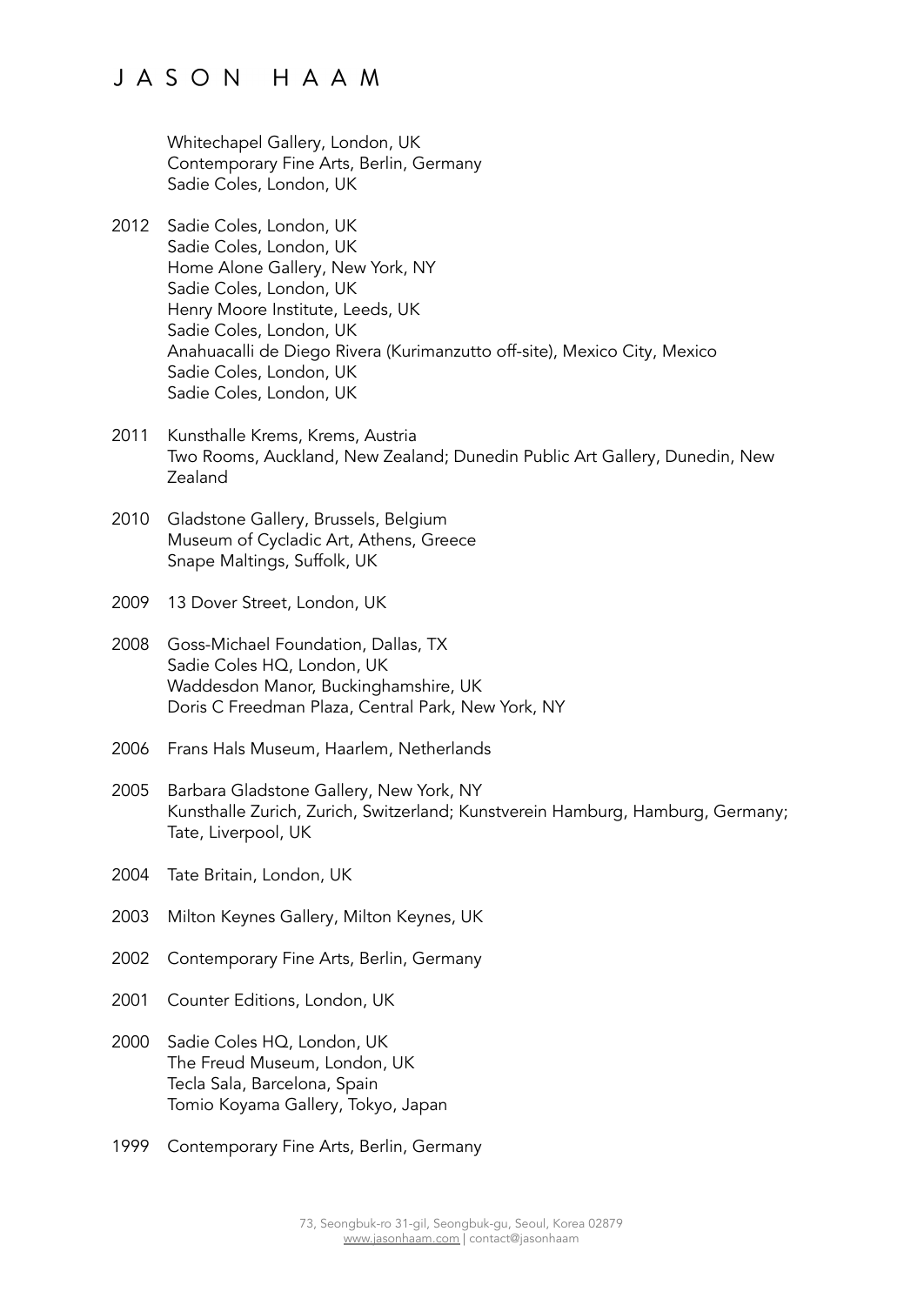- 1998 Sadie Coles HQ, London; Kolnischer Kunstverein, Cologne, Germany Barbara Gladstone Gallery, New York, NY
- 1997 St Johns Lofts, London, UK Sadie Coles HQ, London, UK Ludwig Museum, Cologne, Germany
- 1996 Museum Boymans-van Beuningen, Rotterdam, Netherlands Portikus, Frankfurt-am-Main, Germany Contemporary Fine Arts, Berlin, Germany
- 1995 Barbara Gladstone Gallery, New York, NY
- 1994 Anthony d'Offay Gallery, London, UK White Cube, London, UK
- 1993 103 Bethnal Green Road, London, UK Galerie Analix, Geneva, Switzerland
- 1992 City Racing, London, UK Kingly Street, London, UK

#### Selected Group Exhibitions

- 2021 The Old Theatre, POP GOES THE PASTORAL, Framlingham, England, UK Solid Haus, Flat Work, Suffolk, England, UK OFF Gallery, Balls, London, England, UK Yorkshire Sculpture Park, Breaking the Mould: Sculpture by Women since 1945, Yorkshire, England (touring) FTHo Flat Time House, ANTS AND GRASSHOPPERS: reflections on the anxious object, London, England, UK Hestercrombe Gallery, Landscape Portrait: Now and Then, Taunton, England, UK Copenhagen Contemporary, Art of Sport, Copenhagen, Denmark Museum Ludwig, John Dewey, Who? New Presentation of the Collection of Contemporary Art, Cologne, Germany
- 2020 CFA Berlin, Der Goldene Reiter in Faustrecht der Freiheit aka Fox and His Friends, Berlin, Germany Barbican Centre, Michael Clark: Cosmic Dancer, Art Gallery, London, England Galerie Meyer Kainer, SENORA!, an exhibition curated by Sarah Lucas and Kris Lemsalu, Vienna, Austria Swiss National Museum, Landesmuseum Zurich, Der erschöpfte Mann (The exhausted man), Zurich, Switzerland Blum & Poe, New Images of Man, Los Angeles, CA DMA Dallas Museum of Art, For a Dreamer of Houses, Dallas, TX
- 2019 The Photographers Gallery, Feast for the Eyes: The Story of Food in Photography, London, UK Kunsthal Charlottenborg, Art & Porn, Copenhagen, Denmark Carl Freedman Gallery, Gossamer, Margate, UK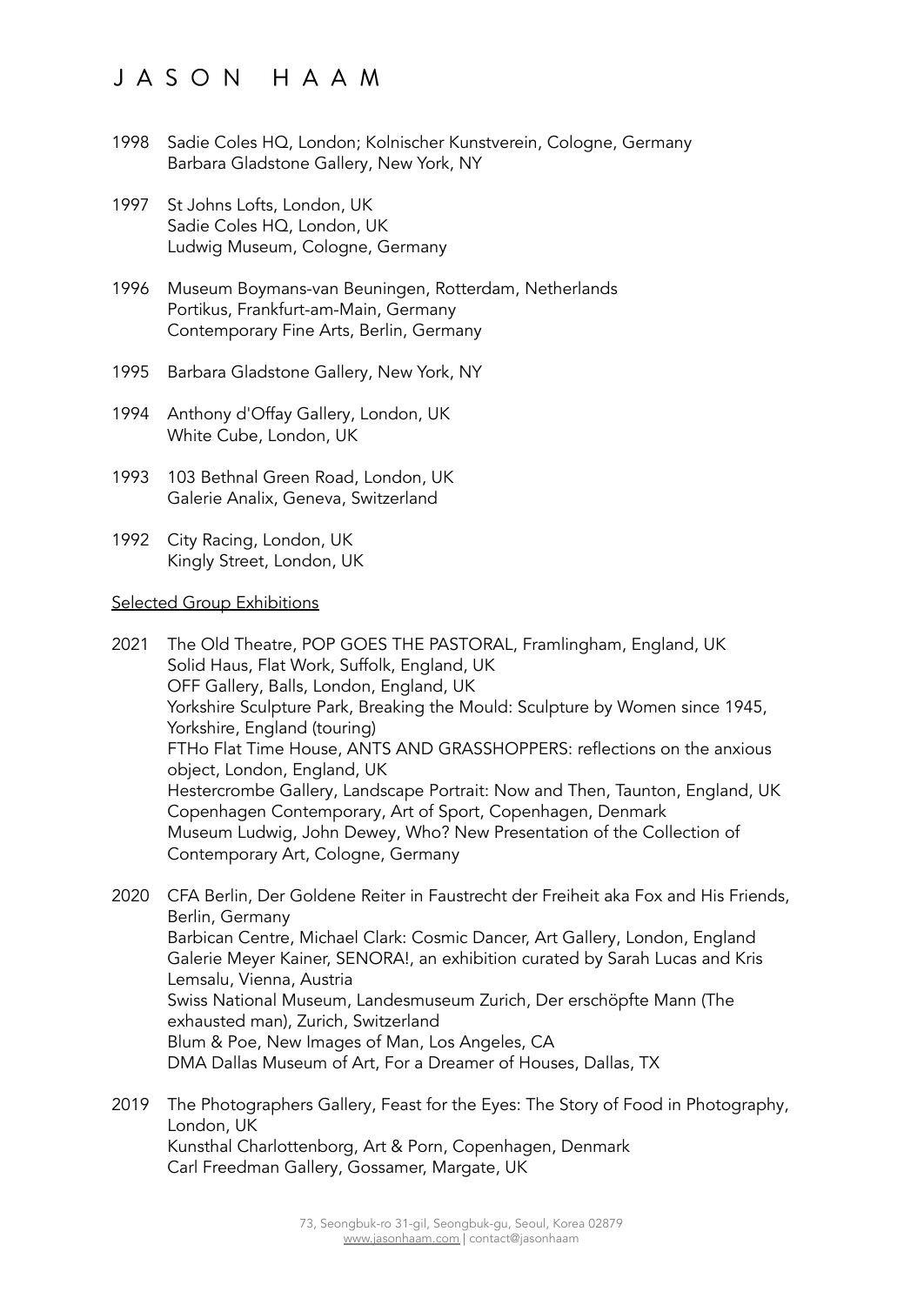Sprüth Magers, New Order, London, UK

Southampton Art Gallery, Criminal Ornamentation: Yinka Shonibare MBE curates the Art Council Collection, Southampton, UK

The New Art Gallery Walsall, Alan Kane: 4 Bed Detached Home of Metal, Walsall, UK

Kontakt Collection, Collective Exhibition for a Single Body – The Private Score – Vienna 2019, Vienna, Austria

Macedonian Museum of Contemporary Art, Perception by Collaborative Collections, Thessaloniki, Greece

Lustwarande – Platform for Contemporary Sculpture, Delirious, Tilburg, The **Netherlands** 

ARoS Aarhus Kunstmuseum, Art & Porn, Aarhus, Denmark

Schinkel Pavillon, Straying from the line, Berlin, Germany

Longside Gallery, Criminal Ornamentation: Yinka Shonibare MBE curates the Art Council Collection, Wakefield, UK

Museum of Modern Art of Republika Srpska, Perception by Collaborative Collections, Banja Luka, Bosnia and Herzegovina

Jeffrey Deitch, People, Los Angeles, CA

The Lightbox, Women in Photography: A History of British Trailblazers, Woking, UK Royal Albert Memorial Museum, Criminal Ornamentation: Yinka Shonibare MBE curates the Art Council Collection, Exeter, UK

Kosova National Art Gallery, Perception by Collaborative Collections, Pristina, Kosovo

2018 Muzeum Susch, A Woman Looking at Men Looking at Women, Susch, Switzerland Spazio Maiocchi, THE MATRIX, Milan, Italy

Gladstone Gallery, Adam McEwen Selects: Exhibition and Sale to Benefit the Foundation for Contemporary Arts, New York, NY

Jerwood Gallery, The Quick and the Dead: Hambling - Horsley - Lucas - Simmons – Teller, Hastings, UK

Gallery of Matica srpska, Perception by Collaborative Collections, Novi Sad, Serbia Leopold Museum, Egon Schiele. Die Jubiläumsschau (The Jubilee Show) – RELOADED, Vienna, Austria

South London Gallery, KNOCK KNOCK. Humour in Contemporary Art, London, UK Attenborough Arts Centre, University of Leicester, Criminal Ornamentation: Yinka Shonibare MBE curates the Art Council Collection, Leicester, UK

Attenborough Arts Centre, University of Leicester, In My Shoes, Leicester, England, UK

Cullum Street, Sculpture in the City 2018, London, UK

Narodni muzej Crne Gore, Perception by Collaborative Collections, Cetinje, Montenegro

Magasins généraux, Par amour du jeu, Paris, France

Parkett Exhibition Space, A TIME CAPSULE: Works Made by Women for Parkett, 1984 – 2017, Zurich, Switzerland

Sadie Coles HQ, Nudes, London, UK

Whitechapel Gallery, ISelf Collection: Bumped Bodies, London, UK

Haiku the Sun and Moon Plaza, Five Plus Five: Sculptures from China and Great Britain in Hainan, Hainan, China

Longside Gallery, Yorkshire Sculpture Park, In My Shoes, York, UK

Rockbund Art Museum, Walking on the Fade Out Lines, Shanghai, China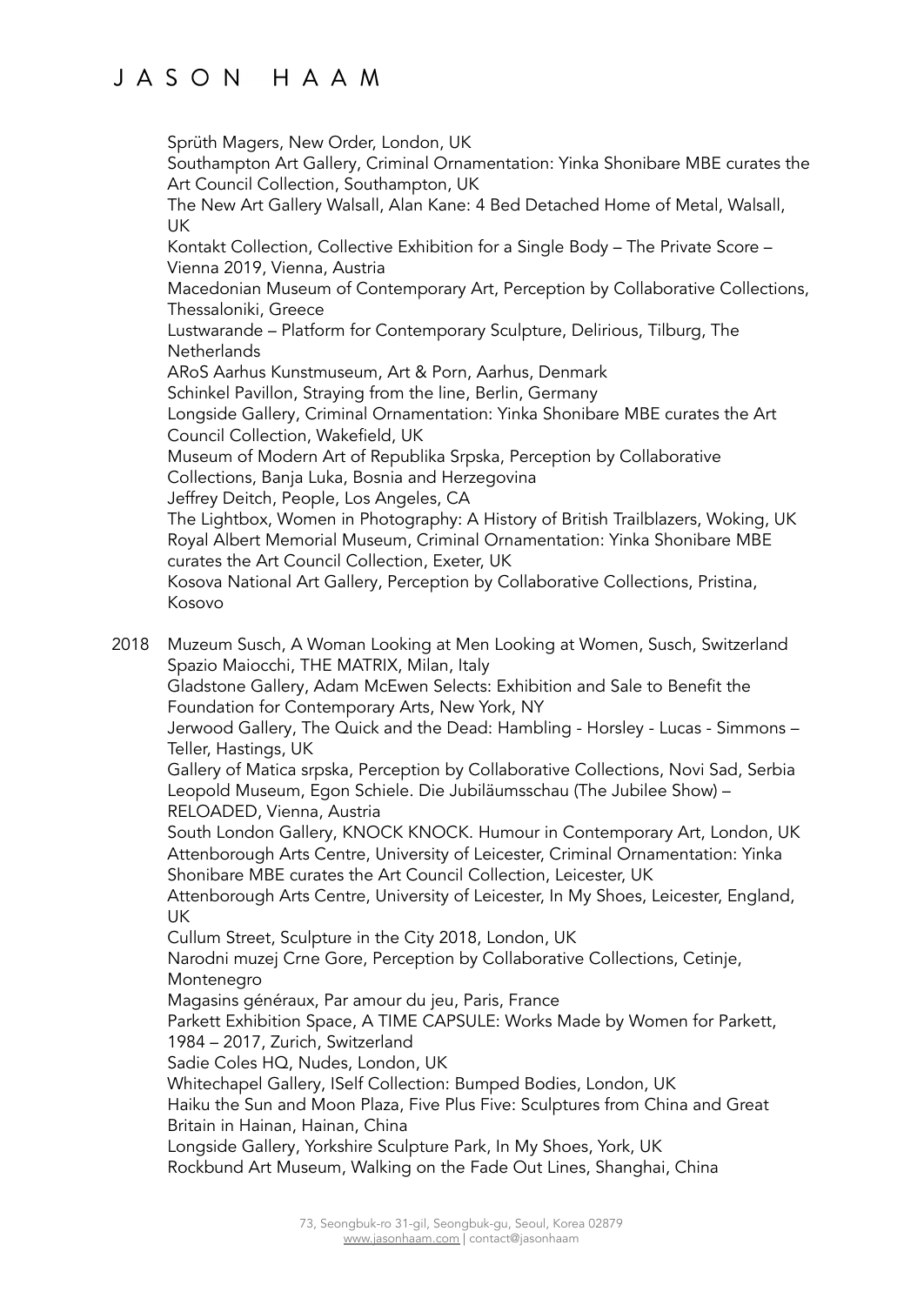The Met Breuer, Like Life: Sculpture, Color, and the Body (1300–Now), New York, NY

- 2017 Edward Ressle, God Save the Queen: Damien Hirst & Sarah Lucas, New York, NY Walker Art Gallery, Coming Out: Sexuality, Gender and Identity, Liverpool, UK Carriage Trade, Social Photography V, New York, NY Gladstone Gallery, Pélamide, Brussels, Belgium Hannah Hoffman Gallery, Touchpiece, Los Angeles, CA Auckland Art Gallery Toi o Tamaki, The Body Laid Bare: Masterpieces From The Tate, Auckland, New Zealand Chester Cathedral, Ark, Chester, UK White Cube, Dreamers Awake, London, UK NAS gallery, EuroVisions: Contemporary Art from the Goldberg Collection, Sydney, Australia Adam Art Gallery, Acting Out, Wellington, New Zealand Mead Gallery, Warwick Arts Centre, Room, Coventry, UK Lever House, Midtown, New York, NY Trondheim Kunstmuseum, If on Trondheim's Night a Traveler..., Norway Marta Herford, THE INNER SKIN, Herford, Germany The Hepworth Wakefield, Disobedient Bodies: J.W. Anderson at the Hepworth Wakefield, Wakefield, UK Art Gallery of South Australia, Versus Rodin: Bodies across Space and Time, Adelaide, Australia Israel Museum, No Place Like Home, Jerusalem, Israel Sadie Coles HQ, Room, London, UK
- 2016 York Art Gallery, Flesh, York, UK

Musée Rath, Le Retour Des Ténèbres, Geneva, Switzerland Art Gallery of Uzbekistan, New Past: Contemporary Art from Britain, Tashkent, Uzbekistan Art Gallery of New South Wales, Nude: Art from the Tate Collection, Sydney, Australia The Scottish National Portrait Gallery, Facing the World: Self Portraits from Rembrandt to Ai Wei Wei, Edinburgh, Scotland Artspace, The Public Body, Sydney, Australia Bridget Donahue, On Empathy, New York, NY Center for Curatorial Studies, Hessel Museum of Art, Bard College, Invisible Adversaries: The Marieluise Hessel Collection, Annandale-on-Hudson, NY Cheim & Read, The Female Gaze, Part Two: Women Look at Men, New York, NY Royal Academy of Arts, Summer Exhibition, London, UK Somerset House, Daydreaming with Stanley Kubrick, London, UK Musée des Beaux-Arts de Lyon, Autoportraits: from Rembrandt To The Selfie, Lyon, France Bluecoat, Double Act: Art and Comedy, Liverpool, UK Schirn Kunsthalle Frankfurt, ME, Frankfurt, Germany Massimo De Carlo, THE PAGAD, Milan, Italy Tate Modern, Performing for the Camera, London, UK

2015 MOT International, The Funnies, Brussels, Belgium Gewerbemuseum, NIRVANA – wundersame Formen der Lust, Winterthur, Switzerland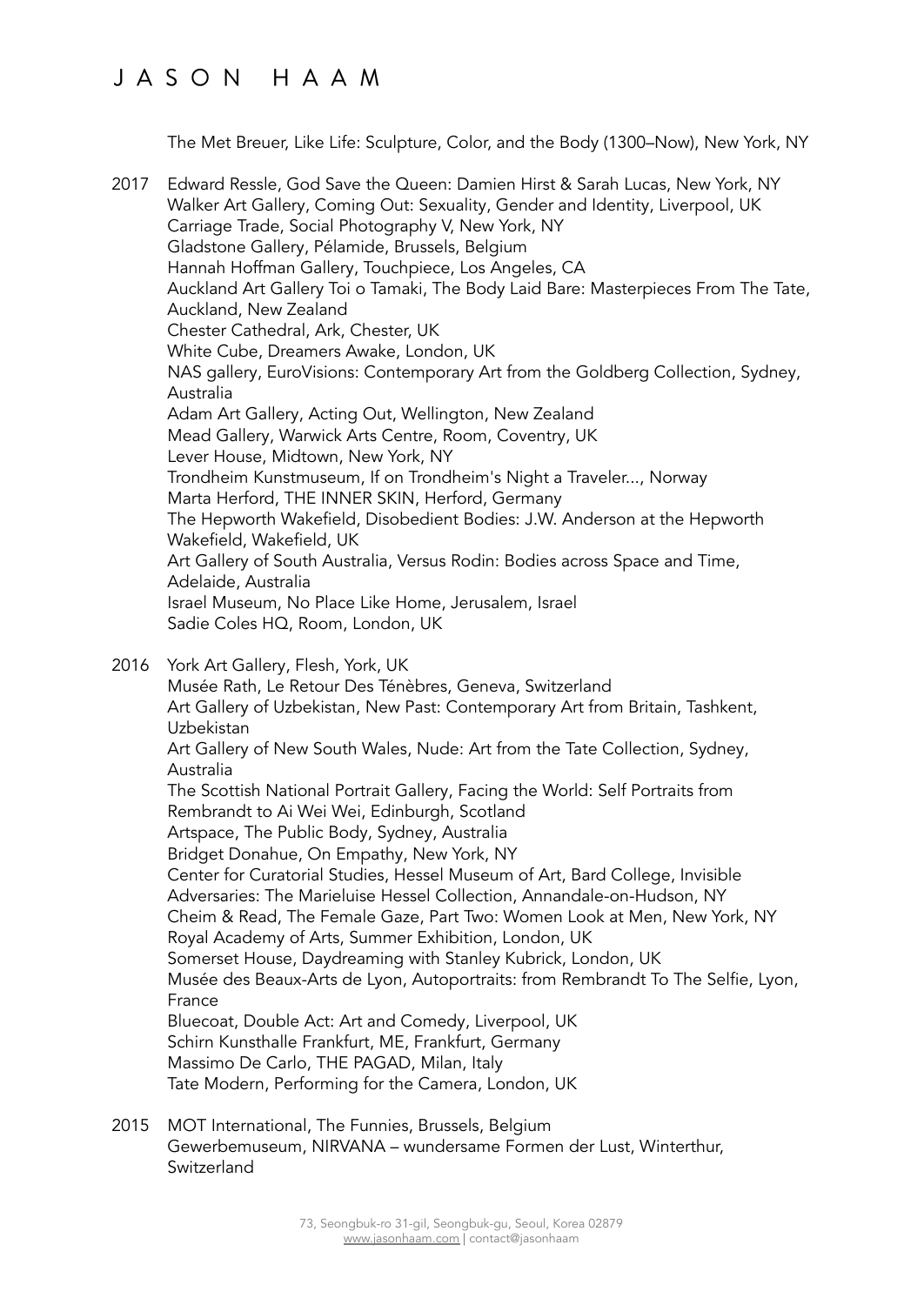Rubell Family Collection/Contemporary Arts Foundation, Miami, FL

Kunstmuseum Basel and Museum für Gegenwartskunst, Sculpture on the Move 1946–2016, Basel, Switzerland

21er Haus, Flirting with Strangers, Vienna, Austria

Kunsthalle Düsseldorf, Avatar und Atavismus: Outside der Avantgarde, Düsseldorf, Germany

Museum Sheffield, Going Public: International Art Collectors in Sheffield, Sheffield, UK

Museo Jumex, Colección Jumex, In Girum Imus Nocte et Consumimur Igni, Mexico City, Mexico

Fondazione Nicola Trussardi, The Great Mother, Milan, Italy

Chatsworth House, Beyond Limits: The Landscape of British Sculpture 1950 – 2015, Derbyshire, UK

Triennale in Milan, Arts & Foods. Rituals since 1851, Milan, Italy

Abbey Walk Gallery, Shifting Subjects, Lincoln, UK

Sheffield Cathedral, Going Public: International Art Collectors in Sheffield, Sheffield, UK

Schinkel Pavillon, THEM, Berlin, Germany

French School at Athens, TERRAPOLIS, NEON and the Whitechapel Gallery, Athens, **Greece** 

Gladstone Gallery, Love For Three Oranges, Brussels, Belgium

Zabludowicz Collection, Zabludowicz Collection: 20 Years, London, UK

Turner Contemporary, Self: Image and Identity, Margate, UK

Dunedin Public Art Gallery, Private Utopia: Contemporary Works from the British Council Collection, Dunedin, New Zealand

Bergen Kunsthall, The Noing Uv It, curated by Martin Clark and Steven Claydon, Bergen, Norway

Royal Academy of Arts, La Peregrina, curated by Jenny Saville, Rubens and His Legacy, London, UK

Kunsthaus Zurich, Sense (Un)Certainty: A Private Collection, Zurich, Switzerland 21er Haus, Österreichische Galerie Belvedere, Sleepless – The bed in history and contemporary art, Vienna, UK

2014 Gloucester Cathedral, Crucible 2, Chalford, UK

Centre Pompidou, UNE HISTOIRE (art archi design, des années 80 à nos jours) / A HISTORY (art architecture design, from the 80s to now), Paris, France Palazzo Cavour, Shit and Die – One Torino, organized by Maurizio Cattelan, Myriam Ben Salah and Marta Papini, Turin, Italy

FLAG Art Foundation, Disturbing Innocence, curated by Eric Fischl, New York, NY Christie's Mayfair, The Bad Shepherd: The Brueghel Dynasty in Conversation with Contemporary Art, London, UK

Phillips, A Very Short History of Contemporary Sculpture, curated by Francesco Bonami, London, UK

mudac, Nirvana, Lausanne, Switzerland

Tokyo Station Gallery, Private Utopia: Contemporary Works from the British Council Collection, Tokyo; Itami City Museum of Art / The Museum of Arts & Crafts, Itami, Japan; The Museum of Art, Kochi, Japan; Okayama Prefectural Museum of Art, Okayama, Japan

Maison Particulière, La Gioia, Brussels

33 Fitzroy Square, Danjuma Collection: One Man's Trash (is Another Man's Treasure),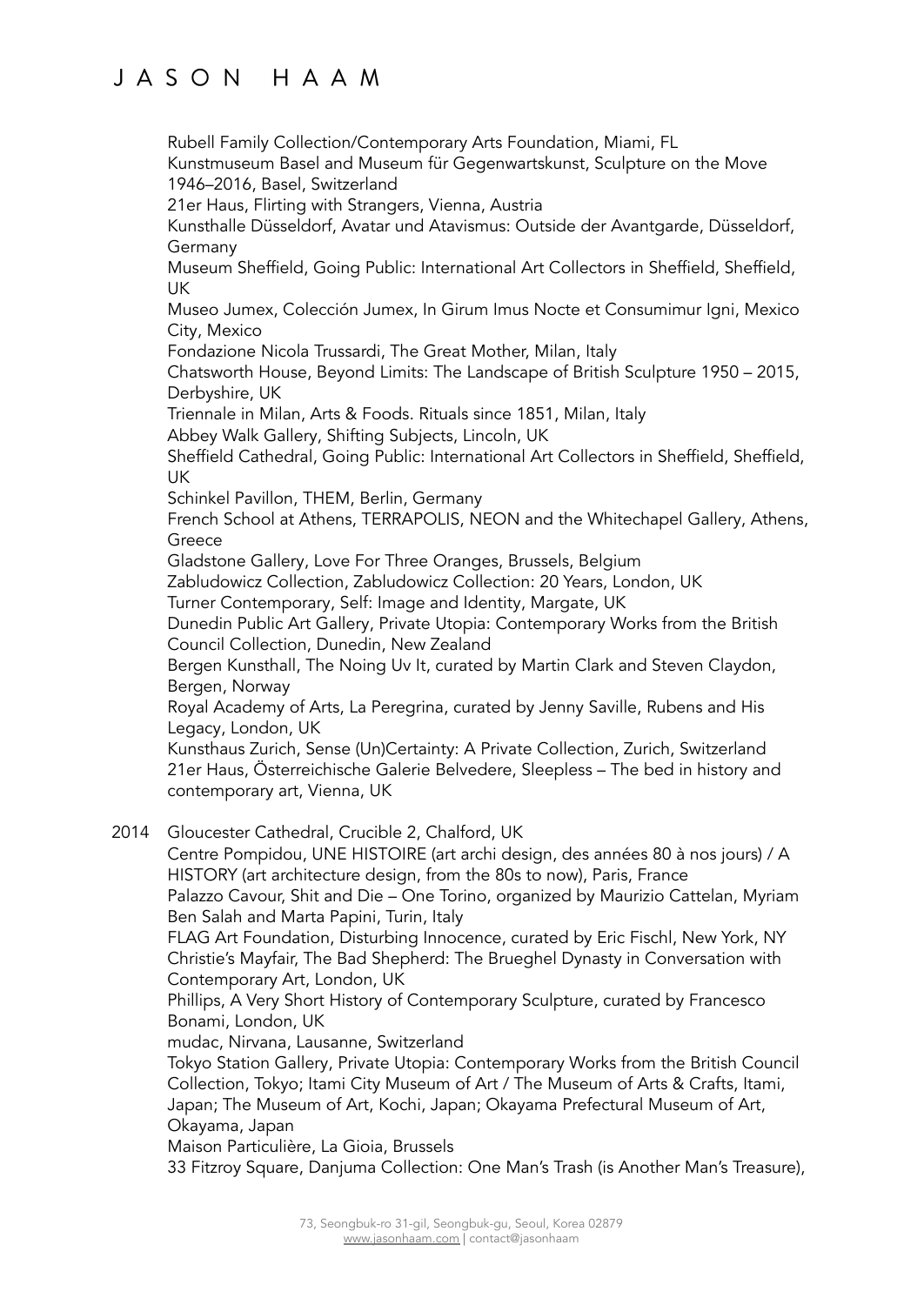London, UK

Zacheta National Gallery of Art, Corpus, Warsaw, Poland Fondation Hippocrène, Le musée d'une nuit (script for leaving traces), curated by Vincent Honoré, Paris, France Neon Parc, Benglis 73 / 74, Melbourne, Australia Whitworth Art Gallery, Manchester, UK Pace London, Today's Specials, London, UK Sadie Coles HQ, Urs Fischer curated show, London, UK Me Collectors Room Berlin, Olbricht Foundation, Stanze/Rooms: Works from the Sandretto Re Rebaudengo Collection, Berlin, Germany The Henry Moore Foundation, Perry Green, Body & Void: Echoes of Moore in Contemporary Art, Hertfordshire, UK Winter Palace and 21er Haus, The Anne and Wolfgang Titze Collection, Vienna, Austria Tokyo Station Gallery, Private Utopia: Contemporary Works from the British Council Collection, Tokyo; Itami City Museum of Art, Itami, Japan and Kochi Museum of Art, Kochi, Japan CFA, Front Row, Berlin, Germany 2013 Het Nieuwe Instituut, 1:1 Sets for Erwin Olaf & Bekleidung, Rotterdam, The **Netherlands** Socrates Sculpture Park, do it, New York, NY Metropolitan Museum of Art, Regarding Warhol: Sixty Artists, Fifty Years, New York, NY Centre of Contemporary Art Ujazdowski Zamek, BRITISH BRITISH POLISH POLISH: Art from Europe's Edges in the Long '90s and Today, Warsaw, Poland The Public Art Fund at City Hall Park, Lightness of Being, New York, NY MATE, Somos Libres, curated by Neville Wakefield, Lima, Peru Freud Museum, Mad, Bad and Sad: Women and the Mind Doctors, London, UK ICA off-Site, Old Selfridges Hotel, Art, Club Culture, Fashion, London, UK Inverleith House, Royal Botanic Garden, Mostly West: Franz West and Artist Collaborations, Edinburgh, UK Snape Maltings, SNAP: Art at the Aldeburgh Festival, Snape, UK 55th International Art Exhibition, Venice Biennale, Il Palazzo Enciclopedico (The Encyclopedic Palace), Venice, Italy Point Zero, FLESH REALITY, London, UK Centre of Contemporary Art, Dreams of Reason: Highlights of the Sandretto Re Rebaudengo Collection, Torun, Poland Manchester International Festival, Manchester, UK Museum of Modern Art, In the Heart of the Country, Warsaw, Poland Carnegie Museum of Art, 2013 Carnegie International, Pittsburgh, PA Kunstmuseum Bern, The Weak Sex—How Art Pictures the New Male, Germany Tate Britain, Looking at the View/em>, London, UK Xavier Hufkens, Group Exhibition, curated by Clarissa Dalrymple, Brussels, Belgium New Museum, NYC 1993: Experimental, Jet, Set Trash and No Star, New York, NY

2012 Kunsthalle Vogelman, Gnadenlos: Künstlerinnen und das Komische, Heilbronn, Germany

Scottish National Gallery of Modern Art, Death to Death and other Small Tales: Masterpieces from the Scottish National Gallery of Modern Art and the D.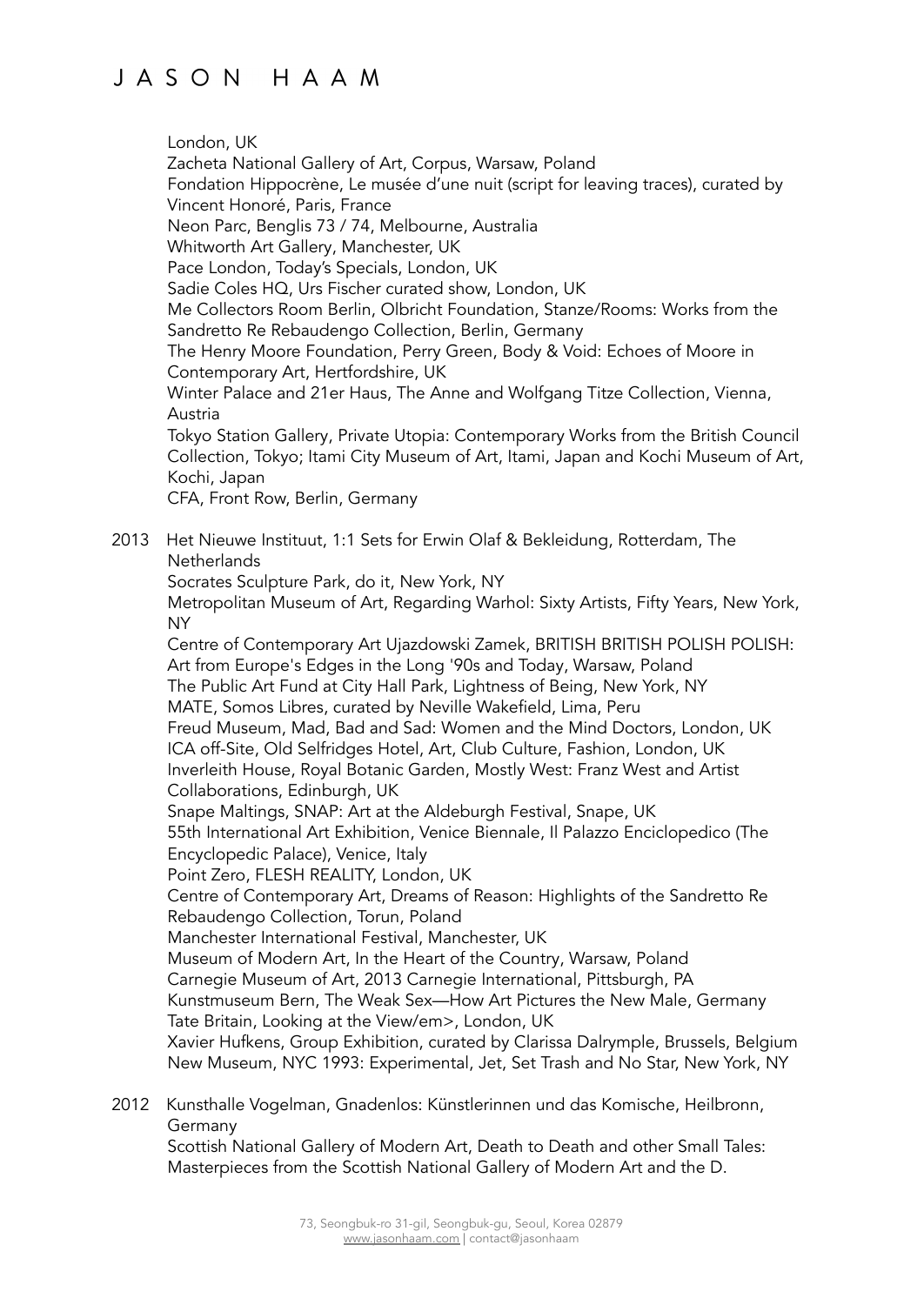Daskalopoulos Collection, Edinburgh, UK Triennale di Milano, Design Museum, Sex and Design, Milan, Italy Pinacoteca Giovanni e Marella Agnelli, Freedom Not Genius, Works from Damien Hirst's collection, Turin, Italy Tate St Ives, The Far and The Near, UK Sculptural Matter, Australian Centre for Contemporary Art (ACCA), Melbourne, Australia Royal Festival Hall, Southbank Centre, Free: Art by offenders, secure patients and detainees, curated by Sarah Lucas, London, UK Salon 94, Pothole, New York, NY SculptureCenter, Disagreeable Object, Long Island City, New York, NY Louisiana Museum of Modern Art, Self-Portrait, Denmark Kate Werble Gallery, Buy My Bananas, New York, NY Courtauld Gallery, Portrait of the Artist As..., London, UK VPL / Vara Art, INPUT #4: Second Skin, New York, NY Museum of Modern Art, Print/Out, New York, NY Palais de Tokyo, Beautiful Penis, Paris, France Gladstone Gallery, The Spirit Level, New York, NY Museum of Modern Art, Art Exchange, Baku, Azerbaijan SHOWstudio, Selling Sex, London, UK Benaki Museum, Made In Britain, Athens, Greece Tate St Ives, Simon Fujiwara: Since 1982, UK 2011 ESPACIO MÍNIMO, Diferencia y Acuerdo, Madrid, Spain Sender Collection, Home Alone, curated by Sarah Aibel, Miami, FL Plus Art Projects, Londonewcastle Project Space, Neon + Vinyl, London, UK Turner Contemporary, Nothing in the World but Youth, Margate, UK Imperial War Museum & Old Vic Tunnels, Mindful, London, UK Firstsite, Camulodunum, Colchester, UK Snape Maltings, Snap: Art at the Aldeburgh Festival, Snape, UK Wallspace Gallery, Forcemeat, New York, NY Pangolin London, Women Make Sculpture, London, UK Museo Guggenheim Bilbao, The Luminous Interval D.Daskalopoulos Collection, Spain Foundacion/Coleccion Jumex, Destello, Mexico City, Mexico Ellipse Foundation, THE LAST FIRST DECADE, Alcoitão, Portugal

Gio Marconi, X, Milan, Italy Caixa Catalunya, L'art de Menjar / Eating Art, La Pedrera, Barcelona, Spain Marianne Boesky Gallery, Dwelling, New York, NY Galerie Bob van Orsouw, The Luxury of Dirt, Zürich, Switzerland Royal Academy of Arts, Modern British Sculpture, London, UK The New Art Gallery, The Life of the Mind, Walsall, UK Suzanne Tarasiève Galerie, Le Paris Bar à Paris, Paris, France

2010 Rubell Family Collection, How Soon Now, Miami, FL Museo D'Arte Contemporanea, Plus Ultra: Works from the Sandretto Re Rebaudengo Collection, Rome, Italy Civica Galleria d'Arte Moderna, Cosa fa la mia anima mentre sto lavorando?, Gallarate, Italy Musée de design es d`arts appliques contemporains (MUDAC), Face Au Mur. Papiers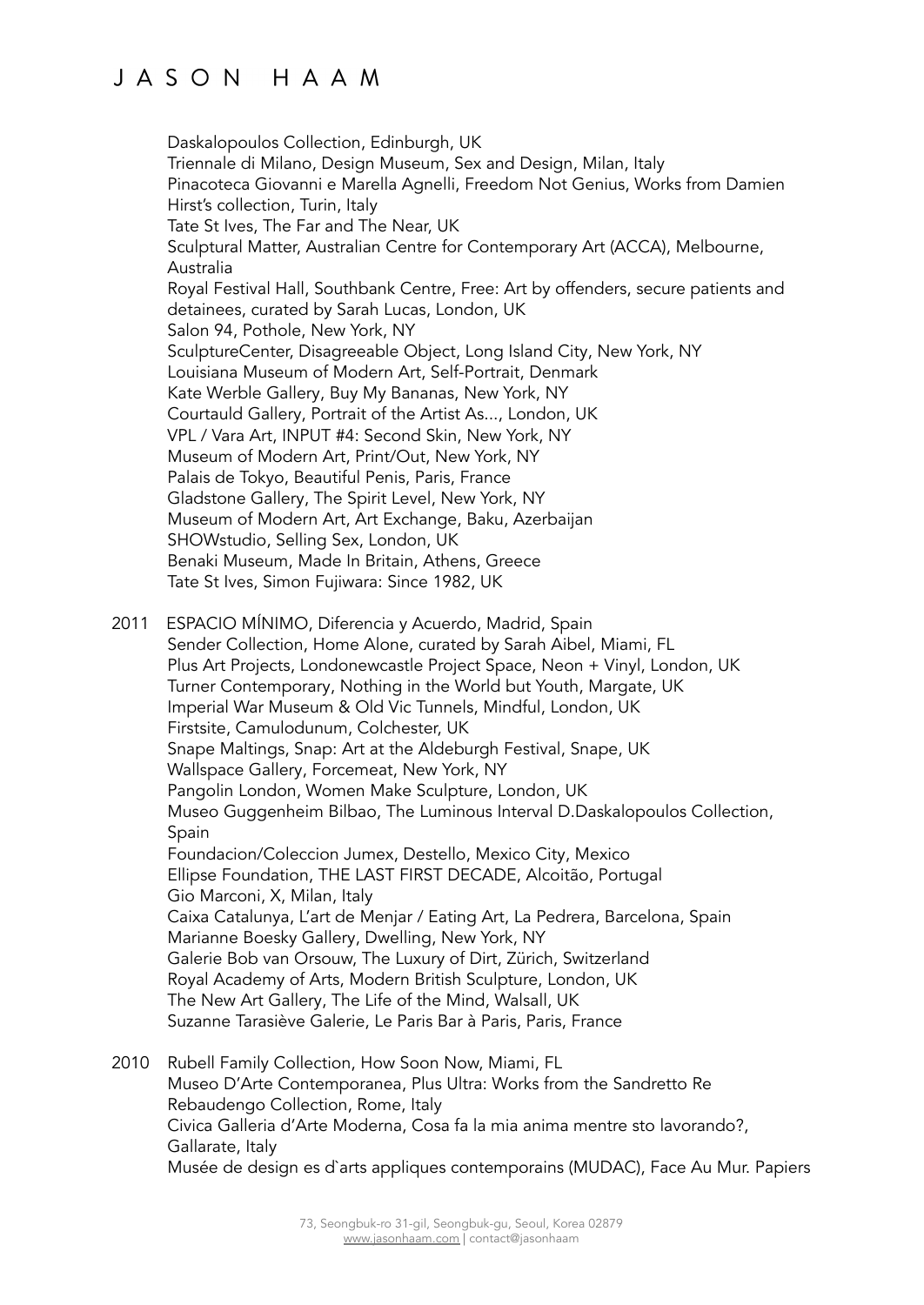Peints Contemporains / Covering the wall. Contemporary wallpapers, Lausanne, Switzerland Goss Michael Foundation, Highlights from the Collection, Dallas, TX Kiasma, CREAM – Damien Hirst & Contemporaries, Helsinki, Finland New Museum, The Last Newspaper, New York, NY Kunsthalle Göppingen, Happy End, Göppingen, Germany Johyun Gallery, Young British Art Nottingham Contemporary, Nottingham Castle and New Art Exchange, British Art Show 7: In the Days of the Comet, Nottingham, UK Palais de Tokyo, FRESH HELL: Carte Blanche à Adam McEwen, Paris, France Gloucester Cathedral, Crucible, Gloucester, UK Galleria Franco Noero, The Concrete Show, Turin, Italy Hayward Gallery, The New Décor, London, touring to Garage: Center for Contemporary Culture, Moscow Handel Street Projects, Super Farmers' Market, London, UK Royal Academy of Arts, Summer Exhibition, London, UK Barbican Art Gallery, The Surreal House, London, UK Tate Britain, Rude Britannia: British Comic Art, London, UK Whitechapel Gallery, D. Daskalopoulos Collection, London, UK Pinchuck Art Foundation, Sexuality and Transcendence, Kiev, Ukraine Galerie Haas & Fuchs, Art, curated by Michael Craig-Martin, Berlin, Germany Armand Bartos Fine Art, KNOCK KNOCK: Who's There? That Joke Isn't Funny Anymore, New York, NY Hamburger Kunsthalle, Pop Life, Hamburg, Germany; National Gallery of Canada, Pop Life, Ontario, Canada Whitworth Art Gallery, Walls are Talking, Manchester, UK

2009 Tate Modern, Pop Life: Art in a Material World, London, UK Nunnington Hall, Past Present: Where the modern and the historic meet, York, UK Neuberger Museum of Art, Purchase College, British Subjects: Identity and Self-Fashioning 1967-2009, Purchase, New York, NY Galerie Meyer Kainer, Precarious Form, Vienna, Austria Lisson Gallery, Boule to Braid, London, UK Andrea Rosen Gallery, Andrea Rosen Gallery Summer Show, New York, NY Padiglione D'Arte Contemporanea, Passports. In Viaggio Con l'Arte, Milan, Italy Cheim & Read, The Female Gaze: Women Look At Women, New York,NY Isis Gallery, Gone to Earth, London, UK The Almond Building, The Biscuit Factory, V22 PRESENTS: The Sculpture Show, Oysters Ain't, Bermondsey, London, UK Pallant House Gallery, Contemporary Eye: Material Matters, Chichester, UK Western Bridge, Yes or No and/or Yes and No, Seattle, CA Mori Art Museum, The Kaleidoscopic Eye: Thyssen-Bornemisza Art Contemporary, Japan The Whitworth Art Gallery, Subversive Spaces: Surrealism and Contemporary Art, The University of Manchester; Compton Verney, Warwickshire; The Sainsbury Centre for the Visual Arts, University of East Anglia, Norwich, UK

2008 Ellipse Foundation Contemporary Art Collection, Art Centre, listen darling… the world is yours, Cascais, Portugal The Frances Lehman Loeb Art Center, Vassar College, Excerpt, Selections from the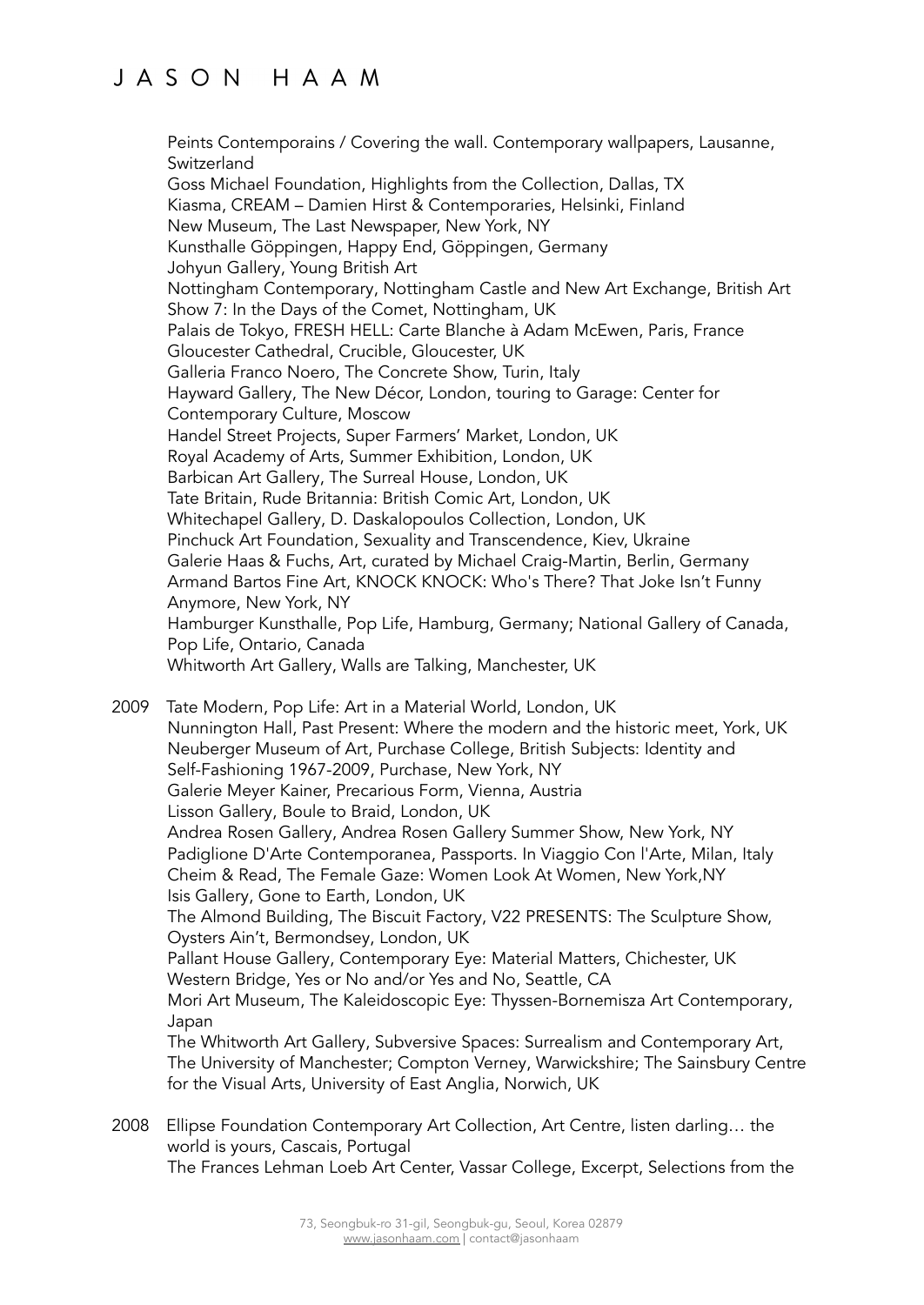Jeanne Greenberg Rohatyn Collection, Poughkeepsie, New York, NY Frances Lehman Loeb Art Center, Vassar College, On Shifting Ground In New York (Lecture), Poughkeepsie, New York, NY Hamburger Bahnhof Museum für Gegenwart, Cult of the Artist: "I can't just slice off an ear every day", Berlin, Germany Istanbul Museum of Modern Art, Held Together with Water, Turkey Fotomuseum Winterthur, DARKSIDE, Photographic Desire and Sexuality Photographed, Zürich, Switzerland Pinakothek der Moderne, Female Trouble, Die Kamera als Spiegel und Bühne weiblicher Inszenierungen, Munich, Germany Malmö Konsthall, The Hamsterwheel, Malmö, Sweden Gavin Brown Enterprise, Devastation and Depreciation, New York, NY Pinakothek der Moderne, Thyssen-Bornemisza Art Contemporary. Collection as Aleph, Kunsthaus, Graz, Austria Female Trouble, Munich, Germany Sadie Coles HQ, Films, London, UK Villa Manin Centre for Contemporary Art, Codroipo, GOD & GOODS: Spirituality and Mass Confusion, Friuli-Venezia Giulia, Italy Gagosian Gallery, (Auction) RED, New York, NY Kunstmuseum Luzern, Blasted Allegories, Works from the Ringier Collection, Lucerne, Switzerland Kunstraum, Soufflé, eine Massenausstellungi, Inssbruck, Germany

2007 New Museum, Unmonumental: The Object in the 21st Century, New York, NY Kunstraum Innsbruck, Soufflé, eine Massenausstellung, Innsbruck, Austria Palais de Tokyo, The Third Mind : Carte Blanche to Ugo Rondinone, Paris, France Scottish National Portrait Gallery, The Naked Portrait, 1900-2007, Edinburgh, **Scotland** Venice Biennale, Hamster Wheel, Venice, Italy, Traveling to Printemps de Septembre, Toulouse, France and Centre d'Art Santa Monica, Barcelona, Spain

MAK, Held Together With Water: Art from the Sammlung Verbund, Austria Guangdong Museum of Art, Aftershock: Contemporary British Art 1990-2006, Beijing, China

Hackney Arts Club, Back to Hackney, London, UK

Brooklyn Museum, Global Feminisms, New York NY, Traveling to Davis Museum and Cultural Center, Wellesley, MA

eine Massenausstellung Kunstraum Innsbruck, FRANZ WEST Soufflé, Innsbruck, Austria

2006 In the Darkest Hour there May be Light: Works from Damien Hirst's Murderme Collection, Serpentine Gallery, London, UK Thyssen-Bornemisza Art Contemporary, This is Not For You : Sculptural Discourses, Vienna, Austria Irish Museum of Modern Art, All Hawaii Entrées/Lunar Reggae, Dublin, Ireland Pallant House Gallery, The Wonderful Fund: Art for the New Millenium 2000 – 2005, Chichester, UK Hayward Gallery, How to Improve the World, London, UK Printemps de Septembre à Toulouse, Toulouse, France Sadie Coles HQ, Prints, London, UK Leopold Museum, Body Soul Face: The Position of Women from the 16th-21st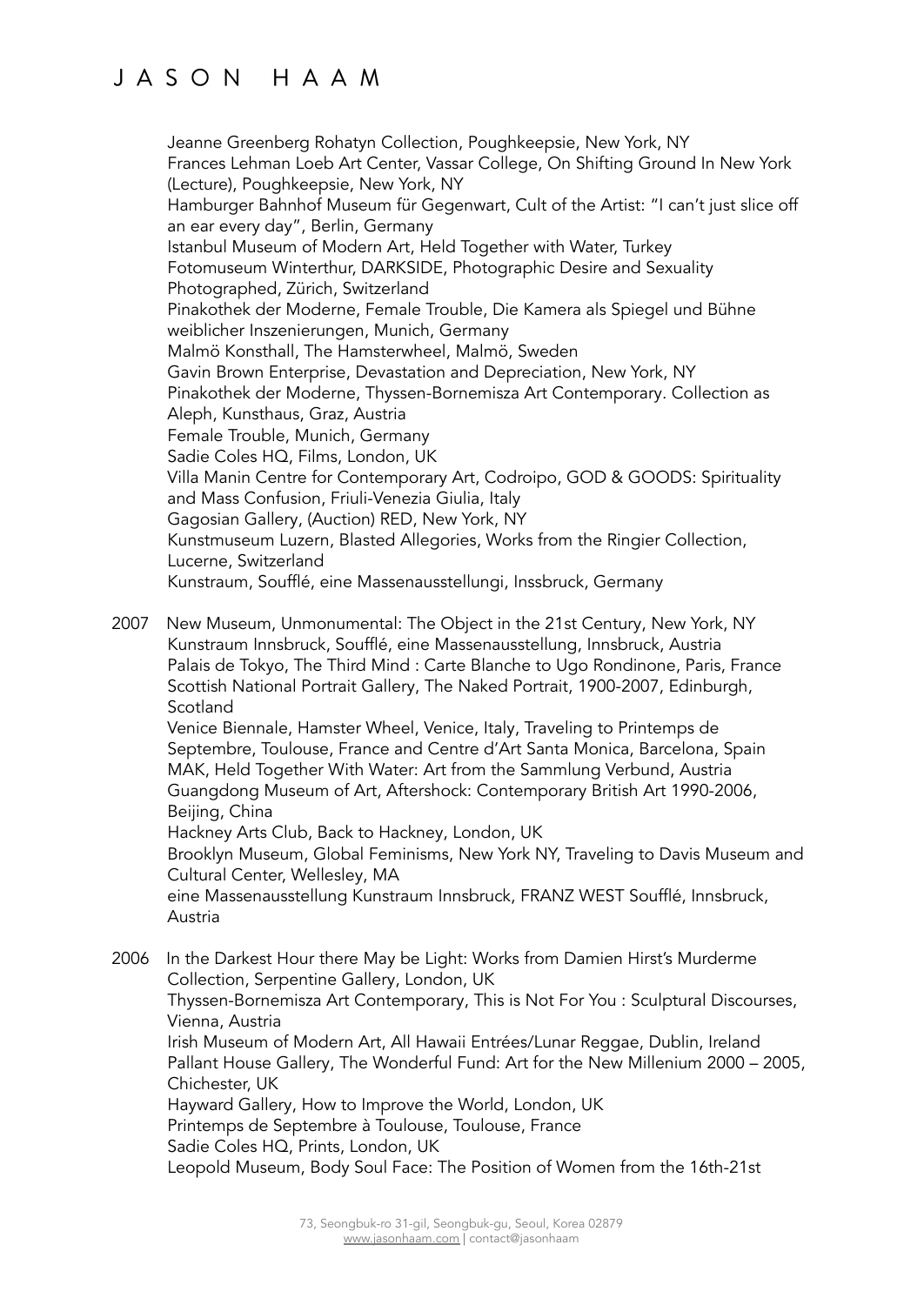Century, Vienna, Austria The Old Truman Brewery, Art Car Boot Fair, London, UK La Triennale di Milano, Il diavolo del focolare: The Devil of Hearth and Home, Milan, Italy The Fruitmarket Gallery, Dada's Boys, Edinburgh, Scotland China Art Gallery, Contemporary British Art for China, Beijing, China; Guangdong Museum of Art, Guangzhou, China; Shanghai Art Musuem, Shanghai; The Three Gorges Museum, Chongqing, China 2005 Galerie Emmanuel Perrotin, Empreinte Moi, Paris, France National Gallery of Victoria, BritPrint, Melbourne, Australia MOT, The Prop makers, London, UK Arts in Marrakech Festival, The Wonderful Fund Collection, Marrakech, Morocco FMCG, GOD IS BORED OF US II, London, UK Martin Gropius-Bau, Rundlederwelten, Berlin, Germany ZKM Museum, Light Art from Artificial Light, Karlsruhe, Germany Gavin Brown's Enterprise, Drunk vs. Stoned 2, New York, NY Galleri Kaare Bernsten, Y[oung] B[ritish] A[rtists] Criss-Crossed, Oslo, Norway Galerie Elisabeth & Klaus Thoman, Julia Bornefeld Jimmie Durham Michael Kienzer Martin Kippenberger Sarah Lucas Franz West Erwin Wurm Sculpture, Innsbruck, Austria Vancouver Art Gallery, Body: New Art from the UK, Canada; Ottawa Art Gallery, Ottawa, Canada; Oakville Art Galleries, Oakville, Canada; Edmonton Art Gallery, Edmonton, Canada; Art Gallery of Nova Scotia, Nova Scotia, Canada FACT, Critics Choice, Liverpool, UK 2004 Museum für Neue Kunst, Works from the Boros collection (Werke aus der Sammlung Boros), Karlsruhe, Germany; ZKM, Karlsruhe, Germany la maison rouge, Central Station: La collection Harald Falckenberg, Paris, France Odapark, Part I – LAT – Living: De Leegte (the Emptiness), Venray, Netherlands The Arts Gallery, University of the Arts London, Gifted, London, UK General Store in association with Gavin Brown's enterprise, Drunk vs. Stoned, New York, NY Galerie Nathalie Obadia, Esprit/Spirit, Paris, France

Kunsthaus Dresden, Atomkrieg, Germany Rubble, Man, London, UK 57th Aldeburgh Festival, Contemporary British Sculpture at Snape (Angus Fairhurst, Damien Hirst, Sarah Lucas), Snape, UK Skulptur: Prekärer Realismus zwischen Melancholie und Komik / Sculpture Kunsthalle Wien, Precarious Realism between the Melancholy and the Comical, Vienna, Austria La Maison Rouge – Foundation Antoine de Galbert, Central Station, collection Harald Falckenberg, Paris, France

Georg Kargl, From Above, Vienna, Austria

2003 Bergen Art Museum, Love Me. Post-Feminist Art of the 1990's from the Goetz Collection, Bergen, Norway; Fries Museum, Leeuwarden, Netherlands Crac Alsace, Narcissus: New Visions of Self Representation, Altkirch, France Kunsthal Rotterdam, Viereeuwen roken in de kunst: Tabak en taboe – van Jan Steen tot Pablo Picasso, Rotterdam, Netherlands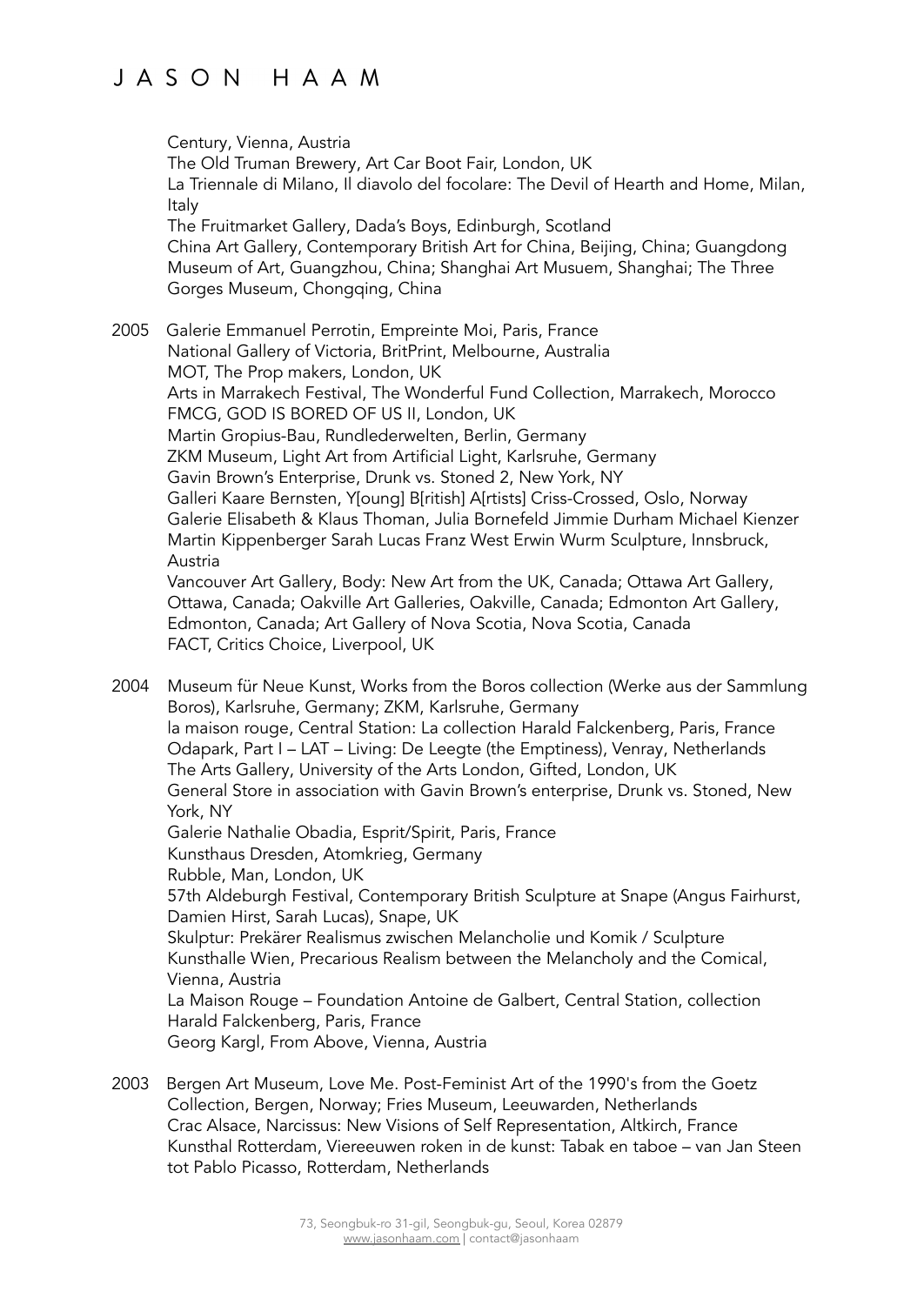National Gallery, Fourth Plinth Project, (Trafalgar Square), London, UK MOT, Cruel Fat, London, UK Whitechapel Project Space, The Dead Bird Show,London, UK Austrian Cultural Institute, Franz West and Friends, London, UK Dundee Contemporary Art, Plunder, Dundee, Scotland Galerie Hauser & Wirth & Presenhuber, Breathing the Water, Zurich, Switzerland 50. Esposizione Internazionale d'Arte della Biennale di Venezia, Sogni e Conflitti: La dittatura dello spettatore, Venice, Italy Outlook: International Art Exhibition, Athens Longside Gallery, Bad Behaviour from the Arts Council Collection, Yorkshire, UK; Sculpture Park, Wakefield, UK; Aberystwyth Arts Centre, Aberrystwyth, Wales; Glynn Vivian Art Gallery, Swansea, Wales; The Hatton Gallery, University of Newcastle, Newcastle, UK; Tullie House, Carlisle, UK Officina Giovani/Palazzo delle Papesse, Flesh for Fantasy, Siena, Italy Pavilhão Lucas Nogueria Garcez – Oca Parque Ibirapuera, São Paulo and Instituto Tomie Ohtake, A Bigger Splash: Uma Seleção de Arte Britânica da Coleção da Tate 1960-2003 / A Bigger Splash: A Selection of British Art from the Tate Collection 1960-2003, São Paulo, Brazil BIDA 2003 – Bienal Internacional del Deporte en el Arte, Salamanca, Spain Contemporary British Art Exhibition, Mucsarnok Kunsthalle, Budapest 2002 Kettle's Yard, Face Off: A Portrait of the Artist, Cambridge, England, Touring to Towner Art Gallery, Eastbourne, UK Gimpel Fils, Location: UK, London, UK Roth Horowitz, COPY, New York, NY Milton Keynes Gallery, Art Crazy Nation Show, Milton Keynes, UK Centro De Arte Salamanca, Comer o no Comer/To Eat or Not to Eat, Salamanca, Spain La Criée Centre d'Art Contemporain, Campy Vampy Tacky, Rennes, France Henry Moore Institute, Second Skin, Leeds, UK American Federation Of Arts, Common Days: Contemporary British Photography, New York, NY Irish Museum of Modern Art, The Rowan Collection – Contemporary British and Irish Art, Dublin, Ireland Scottish National Gallery of Modern Art, New – Recent Acquisitions of Contemporary British Art, Edinburgh, Scotland PoT: The Liverpool Biennial of Contemporary Art – The Independent, Liverpool, England, Travelling to Galeria Fortes Vilaca, São Paulo, Brazil Koldo Mitxelena Kulturunea, Archivio Pons Artxiboa, Donostia – San Sebastían, Spain Barbican Centre Art Galleries, Rapture: Art's Seduction by Fashion since 1970, London, UK 2001 Neon Gallery, Neon, Inaugural Exhibition, London, UK A22 Projects, The Colony Room Club – 2001 A Space Oddity, London, UK Victoria and Albert Museum, Close Encounters of the Art Kind, London, UK

Kunsthalle Bielefeld, The Surreal Woman: Femaleness and the Uncanny in Surrealism, Germany

Herzliya Museum of Art, No World Without You – Reflections of Identity in New British Art, Israel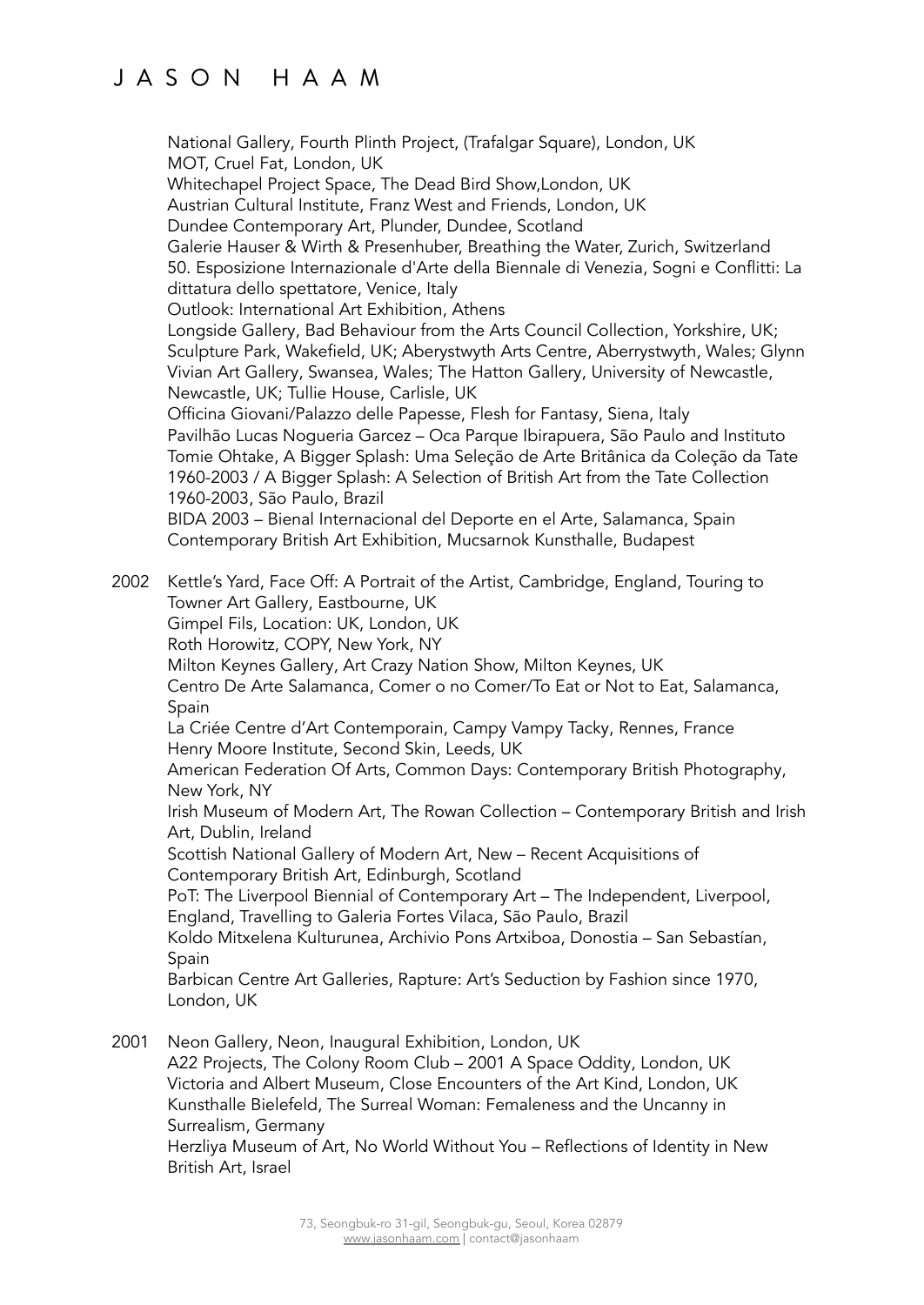Royal Academy of Arts, Summer Exhibition, London, UK Taipei Fine Arts Museum, Field Day – Sculpture from Britain, Taiwan, China Neues Museum Weserburg, Ohne Zögern – Without Hesitation: Views of the Olbricht Collection, Bremen, Germany Museum Morsbroich, Freestyle: Werke aus der Sammlung Boros, Leverkusen, Germany Norwich Castle Museum and Art Gallery, Breaking the Mould: 20th Century British Sculpture from Tate, Norwich, UK Museum of Contemporary Art, Public Offerings, Los Angeles, CA Tate Modern, Century City: Art and Culture in the Modern Metropolis, London, UK I.C.A., City Racing 1988-1998: a Partial Account, London, UK Stazione Leopolda, Uniform: Order and Disorder, Florence, Italy Castello di Udine, Chairs, Udine, Italy Kunsthalle Bielefeld, Die unheimliche Frau, Weiblichkeit im Surrealismus, Germany 2000 Castello di Rivoli, Quotidiana: the Continuity of the Everyday, Turin, Italy Espai d'Art Contemporain de Castello, Zona F, Valencia, Spain Govett-Brewster Art Gallery, DRIVE power, progress, desire, New Plymouth, New Zealand Anne Faggianato Fine Art, Psycho, London, UK Human Being and Gender: 2000 Kwangju Biennale, Kwangju, Korea Galerie Thaddeus Ropac, Salzburg and Galerie Thaddeus Ropac, Sex and the British, Paris, France Scottish National Gallery of Modern Art, Royal Botanic Gardens et al, The British Art Show 5, Hayward Touring Exhibitions, Edinburgh; Southampton Art Gallery, John Hansard Gallery and Millais Gallery, Southampton, UK; National Museum of Wales, Cardiff, Wales, Centre for Visual Arts and Chapter Arts, Cardiff, Wales; Birmingham Museum and Art Gallery and Ikon Gallery, Birmingham, UK Tate Liverpool, About Collage, Liverpool, UK ZKM Centre for Media Art and Technology, The Anagrammatical Body, Karlsruhe, Germany The Living Art Museum, Puerile 69: Angus Fairhurst, Michael Landy, Sarah Lucas, Gillian Wearing, Reykjavik, Iceland Sadie Coles HQ at Hoxton House, Hoxton HQ, London, UK Tate Britain, Intelligence: New British Art 2000, London, UK Galerie Jennifer Flay, Body Beautiful, Paris, France Thread Waxing Space, Death Race 2000, New York, NY Kunsthaus, Hypermental, Zurich, Switzerland Sammlung Hauser und Wirth, The Oldest Possible Memory, St Gallen, Switzerland 1999 Sadie Coles HQ at Contemporary Fine Arts, Gallery Swap, Berlin, Germany commissioned by Channel 4 for the television series at sites across London in June, London, UK Liverpool Biennial, Art Lovers, Liverpool, UK

Haags Historisch Museum, Me Myself I, Contemporary Self Images, The Hague, **Netherlands** 

Neu Galerie am Landesmuseum Joanneum, The Anagrammatical Body, Graz, Austria, Travelling to ZKM Centre for Media Art and Technology, Karlsruhe, Germany

Brooklyn Museum, Sensation: Young British Artists in the Saatchi Collection, New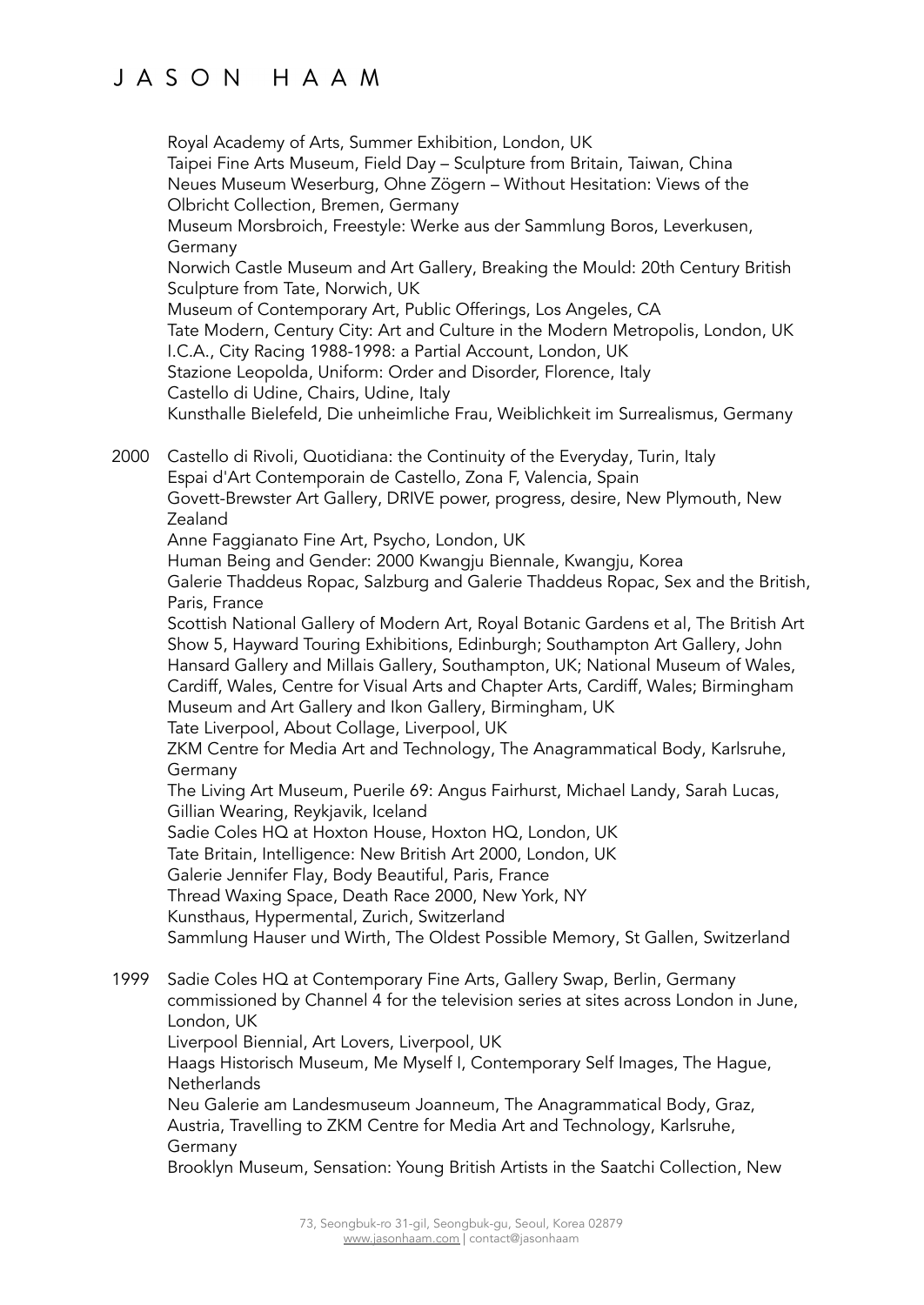York, NY

1998 Sammlung Goetz, Artists from the UK II, Munich, Germany Deichtorhallen, Die Rache der Veronika: Fotosammlung Lambert, Hamburg, Germany Tochigi Prefectural Museum of Fine Arts, Real Life: New British Art, Tochigi, Japan; Fukuoka City Art Museum, Fukuoka, Japan; Hiroshima City Museum of Contemporary Art, Hiroshima, Japan; Tokyo Museum of Contemporary Art, Tokyo; Ashiya City Museum of Art and History, Ashiya, Japan Galerien der Stadt Esslingen Villa Merkel, Photography As Concept - 4 Internationale Foto-Triennale Esslingen, Esslingen, Germany Douglas Hyde Gallery, Hungry Ghosts, Dublin, Ireland Innsbruck Kunstraum, New Art From Britain, Innsbruck, Austria Galerie Krinzinger in den Benger Fabrik, Bregenz and Academy of Arts, Maximum Diversity, Vienna, Austria National Museum of Contemporary Art, Contemporary British Art, Korea Hamburgerbahnhof, Sensation: Young British Artists in the Saatchi Collection, Berlin, Germany Deichtorhallen, Emotion: Young British and American Art from the Goetz Collection, Hamburg, Germany Atelierhaus der Akademie der Bildenden Kunste, Maximum Diversity, Vienna, Austria Shisedo Gallery, No Sex Please We're British, Tokyo, Japan 1997 Hayward Gallery, Material Culture, London, UK ICA, Assuming Positions, London, UK De Fabrik, Peripheral Visionary, Eindhoven, Netherlands Fundação Calouste Gulbenkian - Centro de Arte Moderna, Treasure Island, Lisbon, Portugal Hydra Workshop, Package Holiday - Works from the Ophiuchus Collection, Hydra, Greece Claudia Gian Ferrari Arte Contemporanea, Strange Days, Milan, Italy Royal Academy of Art, Sensation: Young British Artists in the Saatchi Collection, London, UK Ubermain, Work in progress and or finished, Los Angeles, CA 1996 Southampton City Art Gallery and Huddersfield Art Gallery, Co-operators, Southampton, UK Frith Street Gallery and Karsten Schubert Gallery, From Figure to Object: a Century of Sculptors' Drawings, London, UK ARC Musée d'Art Moderne de la Ville de Paris, Live/Life, Paris; Belem Museum, Lisbon, Portugal Wolfsburg Kunstmuseum, Full House, Germany Musée National d'Art Moderne, Centre Pompidou, Masculin/Feminine, Paris, France 1995 South London Gallery, Minky Manky, London, UK Kunstforeningen, Corpus Delicti: London in the 1990s, Copenhagen, Denmark

Museum of Contemporary Art, ARS 95, Helsinki, Finland Walker Art Center, Minneapolis MI and Museum of Fine Arts, Brilliant! New Art From London, Houston, TX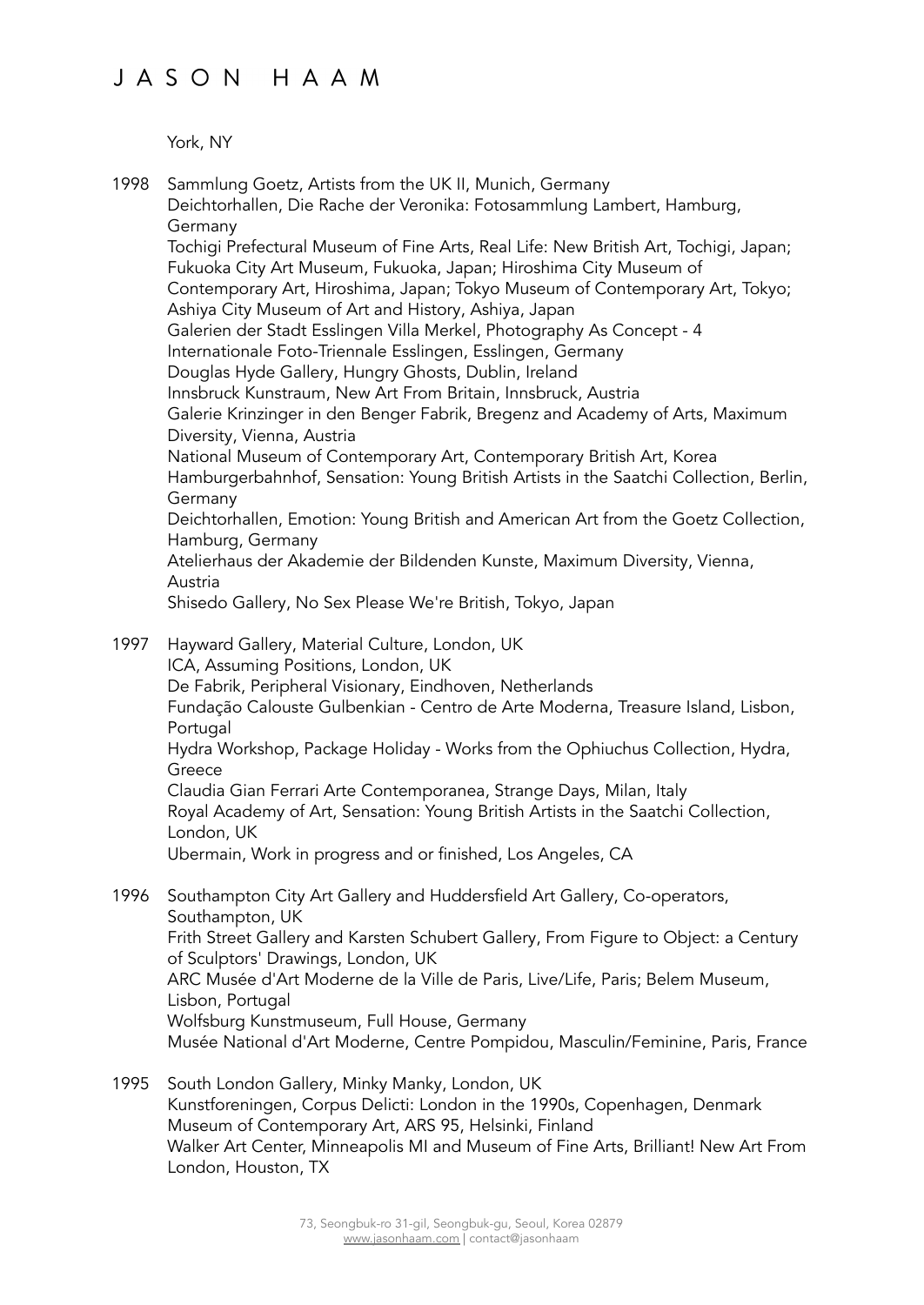- 1994 Witte de With and Kunsthal, Watt, Rotterdam, Netherlands Frankfurt-am-Main, Football Karaoke, Portikus, Germany Karsten Schubert Gallery, Not Self Portrait, London, UK
- 1993 Museum of Modern Art, Sarah Lucas and Steven Pippin, Project Room, New York, NY Saatchi Collection, Young British Artists II, London, UK Monika Spruth, Cologne, Germany
- 1992 Karsten Schubert Gallery, London Stein Gladstone and Barbara Gladstone Gallery, Lea Andrews, Keith Coventry, Anya Gallaccio, Damien Hirst, Gary Hume, Abigail Lane, Sarah Lucas, Steven Pippin, Marc Quinn, Marcus Taylor, Rachel Whiteread, New York, NY
- 1990 Surrey Docks, East Country Yard Show, London, UK
- 1988 PLA Building, Freeze, London, UK
- 1986 Showroom, London, UK
- Public Collections

British Council, London, UK

Museum Boymans-van Beuningen Museum, Rotterdam, The Netherlands

Ellipse Foundation, Alcabideche, Portugal

Museum of Contemporary Art, Chicago, IL

Museum of Contemporary Art, Los Angeles, CA

Museum of Contemporary Art (MOCAK), Kraków, Poland

Frans Hals Museum, Haarlem, The Netherlands

Fukuoka Art Museum, Fukuoka, Japan

LACMA, Los Angeles, CA

La Colección Jumex, Mexico City, Mexico

Museum of Modern Art, New York, NY

Centre Georges Pompidou, Paris, France

National Portrait Gallery, London, UK

Fondazione Sandretto Re Rebaudengo, Turin, Italy